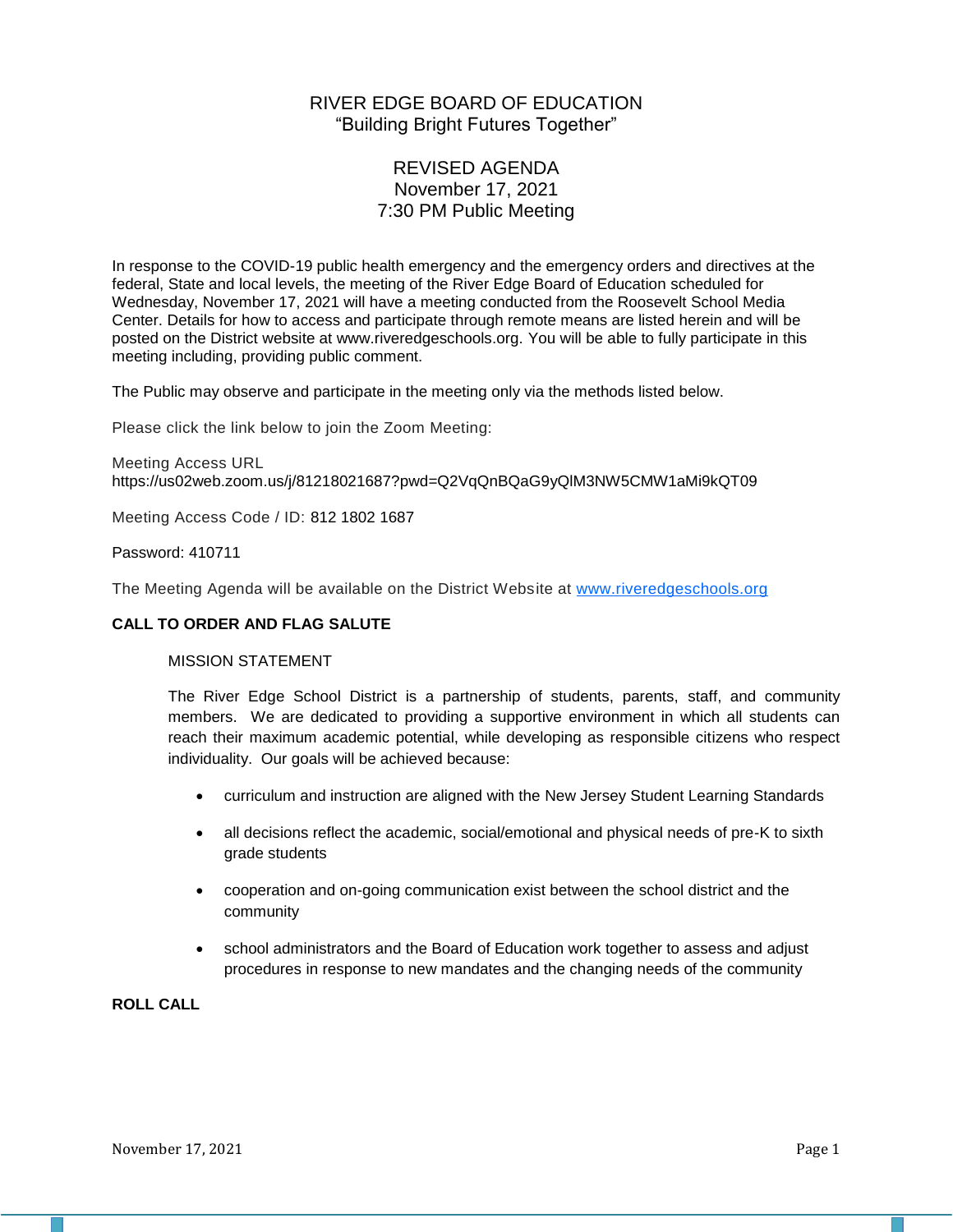## **OPEN PUBLIC MEETINGS NOTICE**

Pursuant to the Open Public Meetings Act, notice of this meeting, its date, time and place have been delivered to the Post Office, the Municipal Building, Town News, The Record and posted on the District website, at least 48 hours prior to the time of this meeting.

#### **CLOSED SESSION** (When Necessary)

#### **SPECIAL/DISCUSSION ITEMS**

- A. Public Comment on Agenda Items
- B. Summer Academic Programs and Summer Extracurricular Programs Report

#### **REPORTS**

- 1. SUPERINTENDENT
- 2. PRINCIPAL
- 3. BOARD SECRETARY
- 4. PRESIDENT
- 5. COMMITTEES

## **MOTIONS TO BE ACTED UPON**

## **A. ADMINISTRATION/POLICY**

- 1. That the Board of Education approve the Minutes of November 10, 2021.
- 2. That the Board of Education approve the staff development and travel as per the schedules for November 2021 including relevant mileage reimbursement. (Addendum)

**Motion by: \_\_\_\_\_\_\_\_\_\_\_\_\_\_\_\_\_\_\_\_ Seconded by: \_\_\_\_\_\_\_\_\_\_\_\_\_\_\_\_\_\_\_\_**

- **B. CURRICULUM/EDUCATION** None
- **C. BUILDING & GROUNDS** None

## **D. FINANCE/GRANTS/GIFTS**

- 1. That the Board of Education approve the bills & claims dated November 2021, totaling \$529,618.04 including checks #10314 through #10385. Payrolls dated October 15, 2021 and October 29, 2021, totaling \$1,279,923.42 issued therefore, a copy of such warrants list are attached as part of these minutes. (Addendum)
- 2. That the Board of Education approve the Summer Academic Programs and Summer Extracurricular Programs Report for the 2021 Summer Programs.
- 3. That the Board of Education approve a donation from The Cherry Hill School PTO and the Cherry Hill School Graduating Class of 2020-2021 to be used towards the refurbishing of the outside Cherry Hill School sign in the amount of \$1,800.00.

| <b>Motion by:</b> | Seconded by: |
|-------------------|--------------|
|                   |              |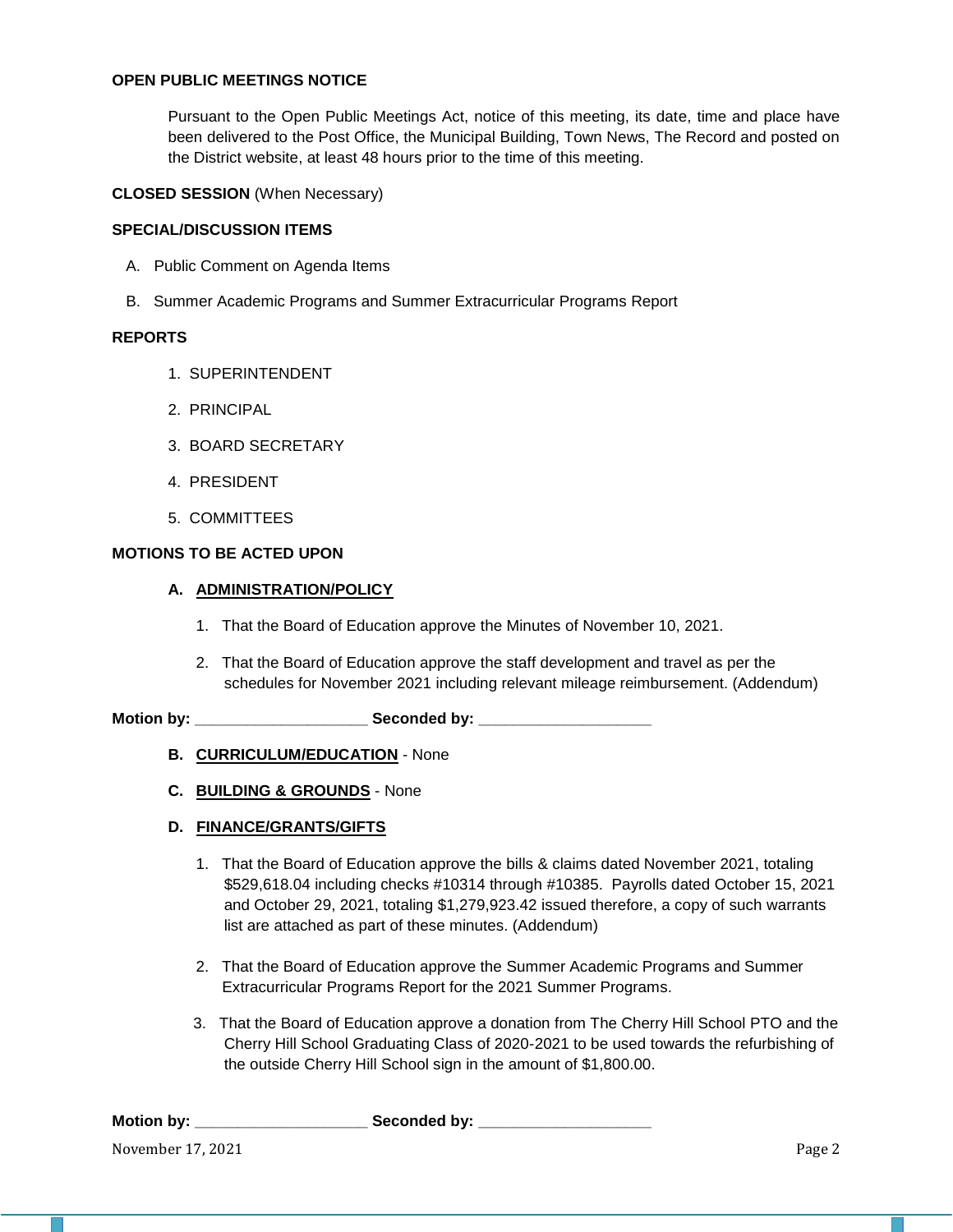# **E. PERSONNEL**

- 1. That the Board of Education, with the recommendation of the Superintendent approve a Maternity/Disability leave of absence for Caitlin Ryan to commence on or about May 23, 2022 through June 30, 2022, followed by a State/Federal Family leave of absence to commence on or about September 1, 2022 through November 25, 2022.
- 2. That the Board of Education approve the following teachers for Cycle II (Math) of the Post Dismissal Instructional Academy for the 2021-2022 School Year, as per contract:

| <b>Roosevelt</b>         |   |
|--------------------------|---|
| Abby Burns-Paterson      |   |
| Jason Funabashi          | F |
| Sandy Gerbino            | F |
| Kristen Marco            | ( |
| Alexandra McNeil         | N |
| <b>Katelyn Mills</b>     |   |
| <b>Tiffany Petzinger</b> |   |
| Shauntea Weaver          |   |

# **Cherry Hill**

Jessica Barbo Pauline Choi Emma Halik Gabrielle Sagala **Noy Sapir** 

3. That the Board of Education approve that the following people will staff the Wellness Committee for the 2021-2022 School Year:

| Erik Anderson   | Michael Henzel         |
|-----------------|------------------------|
| Rosemary Kuruc  | Eric James             |
| Janel Blake     | Sabrina Johnston       |
| Stefanie Butler | Angel Linton           |
| Leeann Cameron  | Kelly McCabe           |
| Alrick Douglas  | <b>Christine Moran</b> |
| Leah Gallo      | Shauntea Weaver        |
| Denise Heitman  | Tara Vernieri          |
|                 | Kathleen Terhune       |

- 4. That the Board of Education, with the recommendation of the Superintendent, approve Maribel Urena-Torres, Academic Support Teacher .5 of salary will be funded by Title 1.
- 5. That the Board of Education, with the recommendation of the Superintendent approve the following Substitute Teachers for the 2021-2022 School Year:

Annette Farelli Elizabeth Shuler

**Motion by: \_\_\_\_\_\_\_\_\_\_\_\_\_\_\_\_\_\_\_\_ Seconded by: \_\_\_\_\_\_\_\_\_\_\_\_\_\_\_\_\_\_\_\_**

## **F**. **RIVER EDGE SPECIAL EDUCATION** - None

## **G**. **REGION V ADMINISTRATION & TRANSPORTATION**

- 1. That the Board of Education approve the bills & claims dated November 2021 totaling \$957,645.81 including checks #60485 through #60273.
- 2. That the Board of Education declares that Horizon Transportation Company is in default of Route number 3005 because the company has neither the appropriate vehicle nor the licensed driver necessary to complete the route. The Board of Education is filing a formal claim under Horizon's Performance Bond.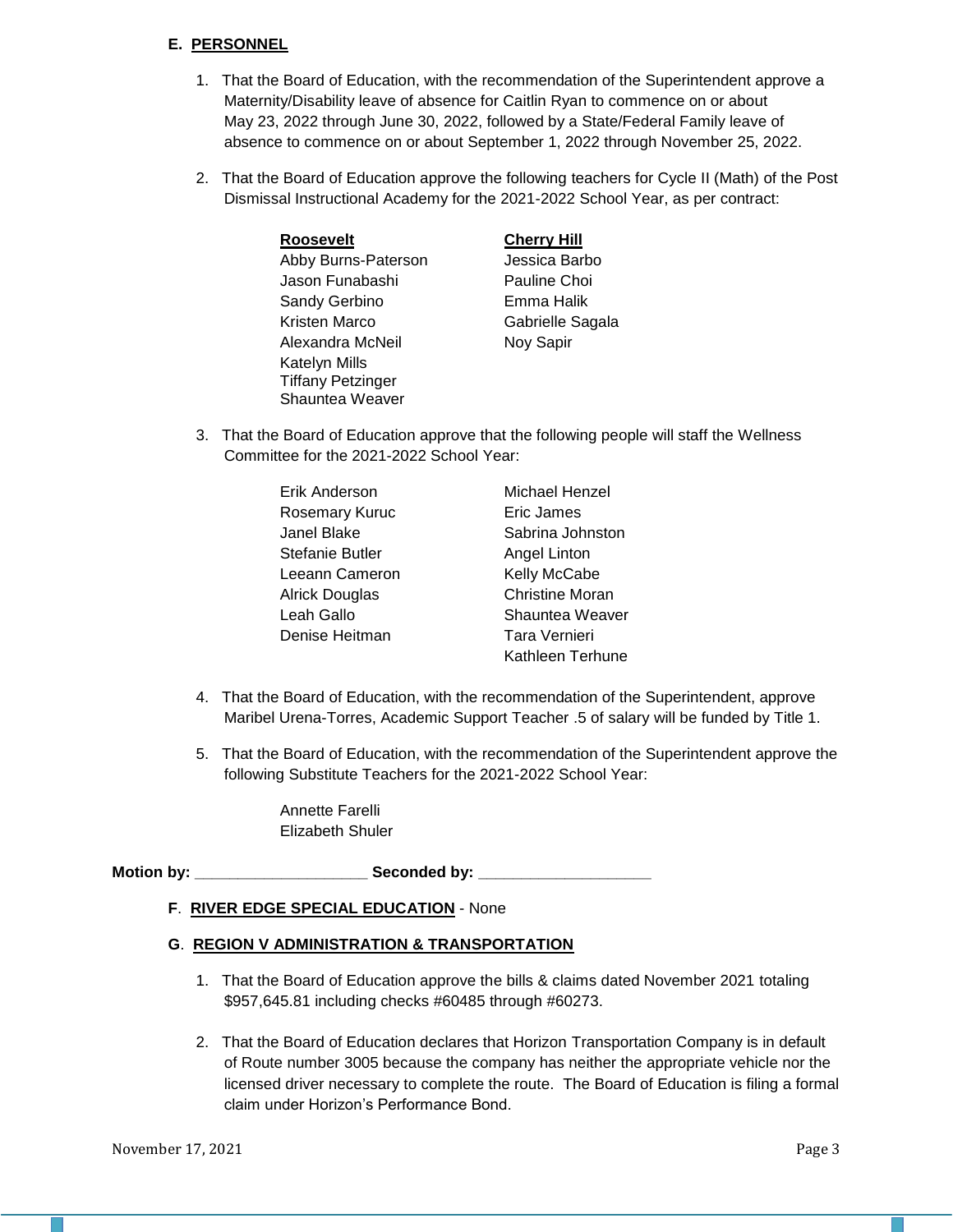| Route | Transporter                        | Per Diem | Per Diem<br>Aide |
|-------|------------------------------------|----------|------------------|
| 3007  | American Star Transportation       | \$450.00 | \$50.00          |
| 3008  | American Star Transportation       | \$575.00 | \$80.00          |
| 3009  | Shadddai Transportation            | \$225.00 | \$65.00          |
| 3014  | <b>Morgan Educational Services</b> | \$243.00 | \$86.00          |
| 3015  | <b>Morgan Educational Services</b> | \$436.00 | \$30.00          |
| 3016  | We Care School Transportation      | \$425.00 | \$65.00          |
| 3017  | <b>Morgan Educational Services</b> | \$260.00 | \$86.00          |
| 3018  | <b>Valley Transportation</b>       | \$375.00 | \$50.00          |
| 3019  | <b>Valley Transportation</b>       | \$750.00 | \$50.00          |
| 3021  | <b>Morgan Educational Services</b> | \$196.00 | \$86.00          |

3. That the Board of Education approve the following Bid Results from the November 9, 2021 bid.

4. That the Board of Education approve the following Bid Contracts for the 2021-2022 school year.

| Route | Transporter                           | Per Diem | Per Diem<br>Aide | Increase $/$<br>Decrease<br>Adjustment<br>cost per<br>Vehicle | Increase $/$<br>Decrease<br>Adjustment<br>cost per<br>Mile |
|-------|---------------------------------------|----------|------------------|---------------------------------------------------------------|------------------------------------------------------------|
|       | American Star                         |          |                  |                                                               |                                                            |
| 3007  | Transportation                        | \$450.00 | \$50.00          | \$0.00                                                        | \$0.00                                                     |
| 3008  | American Star<br>Transportation       | \$575.00 | \$80.00          | \$0.00                                                        | \$0.00                                                     |
| 3009  | Shadddai Transportation               | \$225.00 | N/A              | \$210.00                                                      | \$.89                                                      |
| 3014  | Morgan Educational<br>Services        | \$243.00 | \$86.00          | \$243.00                                                      | \$1.99                                                     |
| 3015  | Morgan Educational<br><b>Services</b> | \$436.00 | N/A              | \$436.00                                                      | \$1.99                                                     |
| 3016  | We Care School<br>Transportation      | \$425.00 | N/A              | \$420.00                                                      | \$1.99                                                     |
| 3017  | Morgan Educational<br>Services        | \$260.00 | N/A              | \$260.00                                                      | \$1.99                                                     |
| 3018  | Valley Transportation                 | \$375.00 | \$50.00          | \$375.00                                                      | \$2.50                                                     |
| 3019  | <b>Valley Transportation</b>          | \$750.00 | \$50.00          | \$750.00                                                      | \$2.50                                                     |
| 3021  | Morgan Educational<br><b>Services</b> | \$196.00 | N/A              | \$196.00                                                      | \$1.99                                                     |